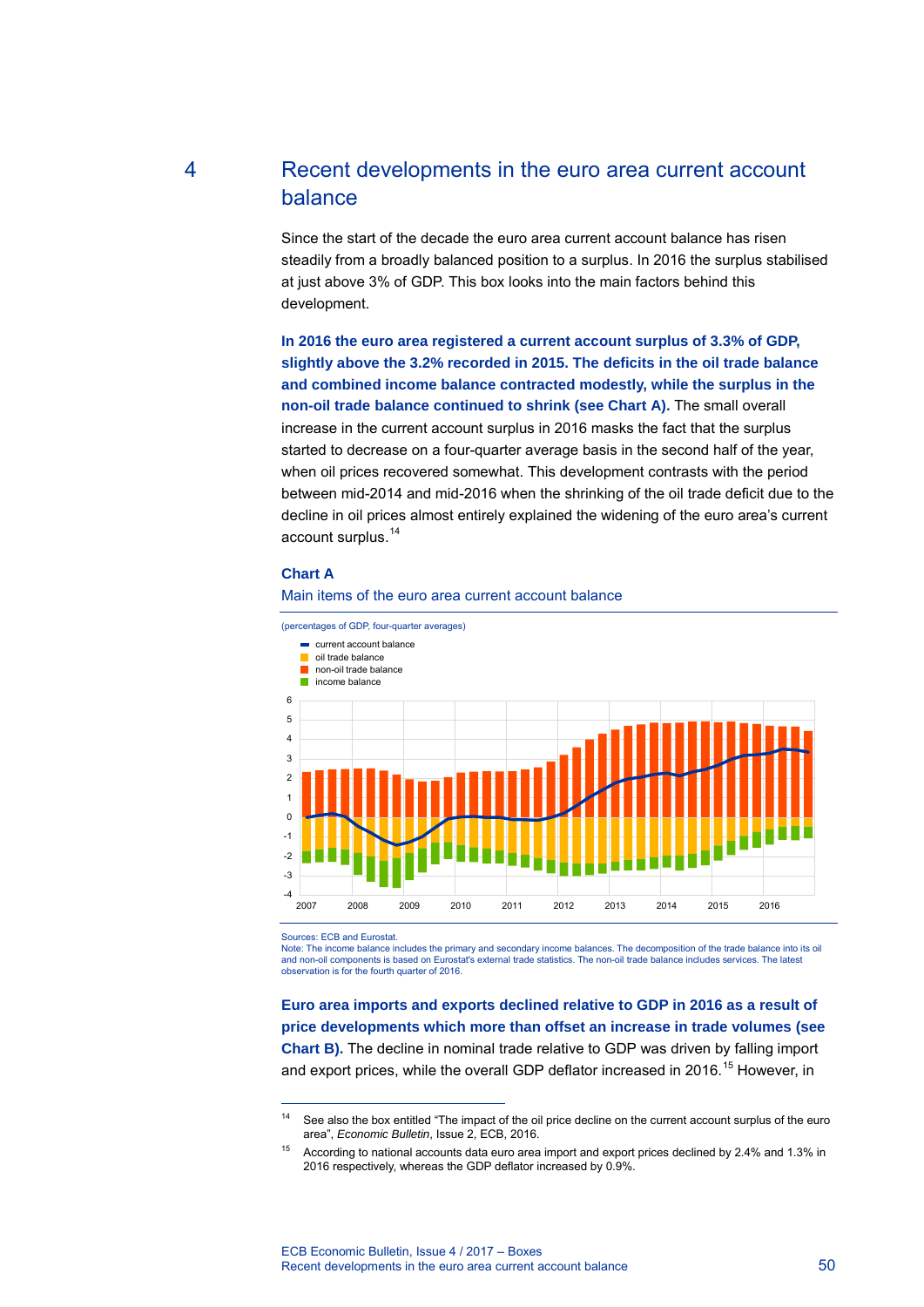volume terms, euro area trade expanded at a faster pace than GDP[,](#page-1-0) with real imports rising by 4.0% and real exports by 2.9%, while real GDP grew by 1.7%. The robust growth in trade volumes is consistent with the ongoing recovery in the euro area and the global economy. Since the drop in nominal trade flows relative to GDP was more pronounced for exports than for imports, the euro area trade surplus decreased slightly.

## **Chart B**

#### Breakdown of euro area exports and imports



Sources: ECB and Eurostat.

-

Note: The decomposition of exports and imports into oil and non-oil components is based on Eurostat's external trade statistics. Nonoil trade includes services. The latest observation is for the fourth quarter of 2016.

**The euro area's trade surpluses vis-à-vis the non-euro area EU countries and the United States declined by around 0.1% of GDP in 2016 compared with 2015, while its deficits with China and Russia shrank by 0.2% and 0.1% of GDP respectively (see Chart C).**<sup>16</sup> In 2016 the euro area's bilateral trade surplus vis-àvis the non-euro area EU co[u](#page-1-1)ntries stood at around 2% of GDP, while the surplus accrued with the United States was around 0.9% of GDP. The United Kingdom accounted for around three-quarters of the trade surplus vis-à-vis the non-euro area EU countries in 2016. At the same time, the euro area recorded trade deficits vis-àvis China and Russia, of -0.6% and -0.2% of GDP respectively.

<span id="page-1-1"></span><span id="page-1-0"></span><sup>&</sup>lt;sup>16</sup> The analysis focuses on the trade balance, since a geographical decomposition is not available for the total current account balance.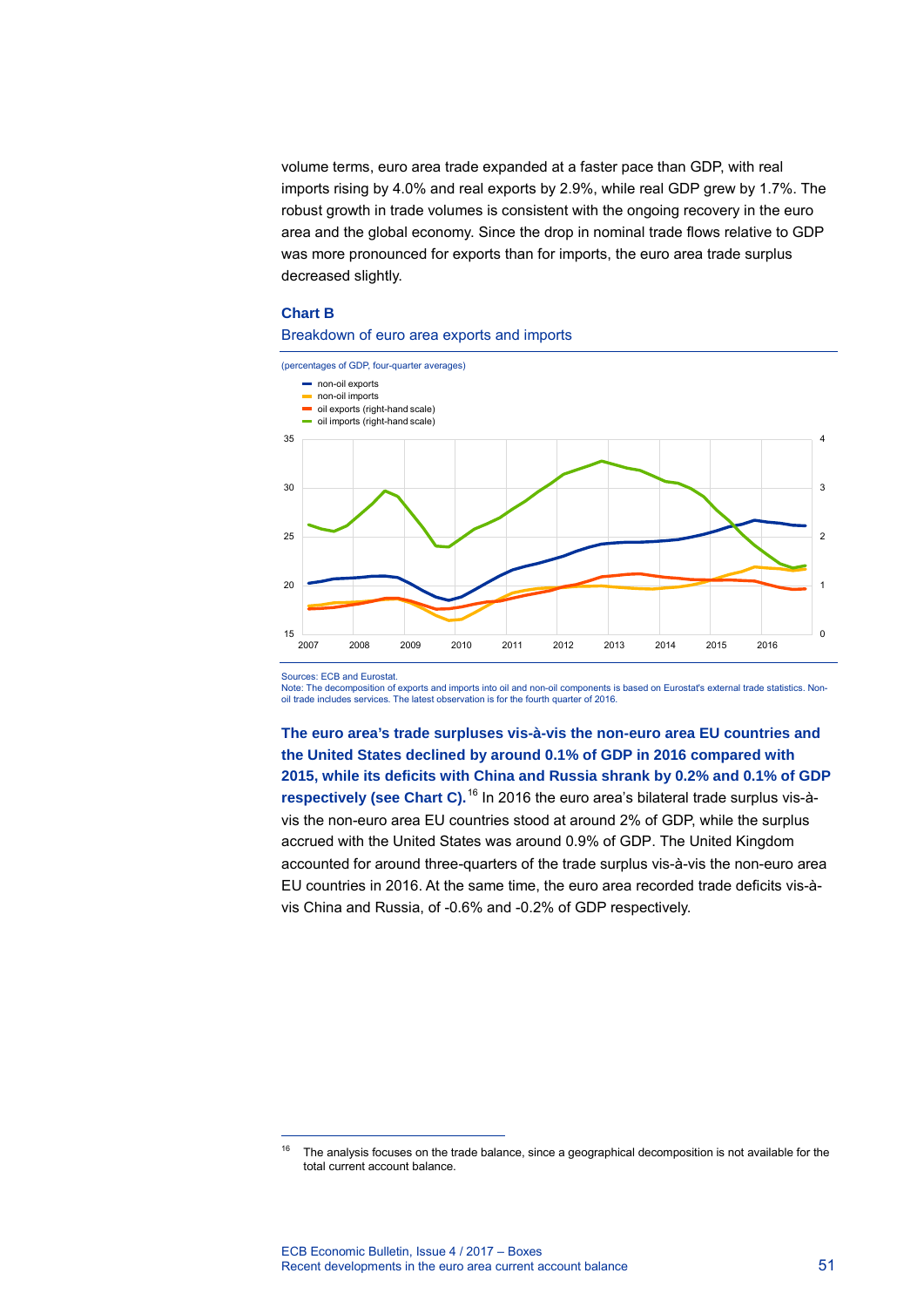#### **Chart C**

(percentages of GDP, four-quarter averages) United States United Kingdom **The Second** Ξ other EU countries Switzerland  $\blacksquare$ China **Russia** F rest of the world  $\equiv$  total 6 5 4 3 2 1  $\Omega$ -1  $-2$ <br> $2009$ 2009 2010 2011 2012 2013 2014 2015 2016

## Geographical breakdown of the euro area trade balance

Sources: ECB and Eurostat.

Note: "Other EU countries" comprises EU Member States outside the euro area excluding the United Kingdom. The latest observation is for the fourth quarter of 2016.

**From a saving-investment perspective, the stabilisation in the current account balance in 2016 reflects a pick-up in investment which broadly offset the continuing increase in gross saving (see Chart D).** According to a simple accounting identity, the current account balance broadly corresponds to the gap between domestic saving and investment, i.e. net lending or net borrowing. The widening of the euro area's net lending position in previous years reflected a steady increase in gross saving and subdued investment (relative to GDP). Since economic activity started to recover in 2013, however, both the saving and the investment to GDP ratios have edged up. The private sector currently registers a net lending position, while the public sector continues to record a net borrowing position, which, however, has shrunk significantly in recent years.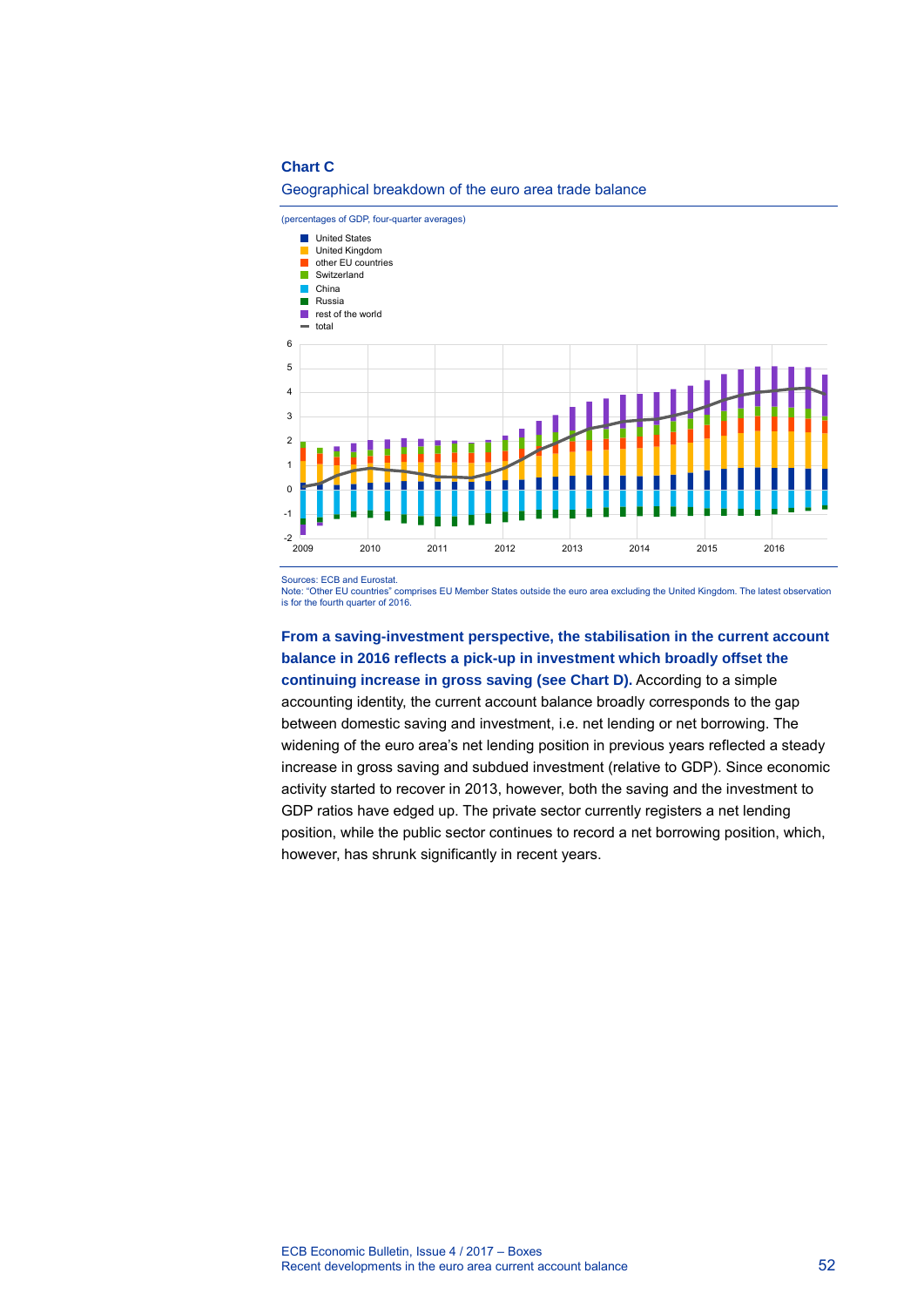## **Chart D**



## Euro area gross saving and investment

Source: European Commission. Note: The latest observation is for 2016.

**Germany contributed most to the euro area current account surplus in 2016, although other countries also made significant contributions (see Chart E).** In 2016 Germany's current account surplus stood at 2.4% of euro area GDP, followed by the Netherlands (0.6%), while positive contributions of between 0.1% and 0.4% of euro area GDP were made by Italy, Spain and Ireland. By contrast, France recorded a current account deficit of 0.2% of euro area GDP.

#### **Chart E**

Current account balance of the euro area and selected euro area countries



Sources: ECB and Eurostat.

Note: The second legend column shows countries which are or have been subject to a financial assistance programme. "Other" includes the euro area countries not shown in the chart and a statistical discrepancy to account for the fact that country-level data do not always add up to the euro area aggregate. The latest observation is for the fourth quarter of 2016.